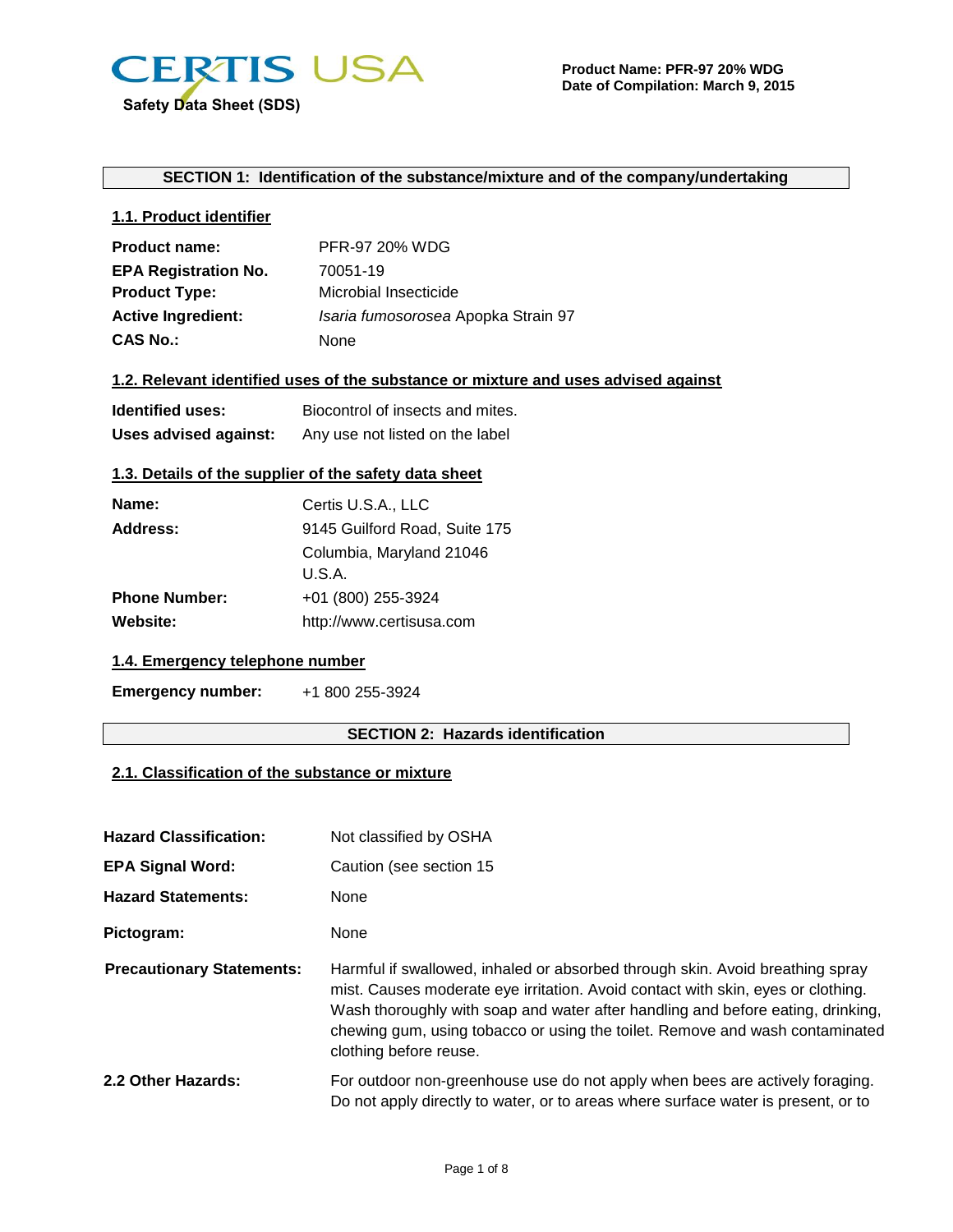

intertidal areas below mean high water mark. Do not contaminate water when disposing of euipment wash water or rinsate. Do not allow contamination of or discharge into lakes, ponds, or public waterways. Drift and runoff may be hazardous to aquatic organisms in water adjacent to treated areas. Apply this product only as specified in the label.

# **SECTION 3: Composition/information on ingredients 3.1 Substances Component CAS#** CAS# 2012 Weight 2013 *Isaria fumosorosea* Apopka strain 97\* None 20 **SECTION 4: First aid measures 4.1. Description of first aid measures Generic measures**

**Skin Contact:** Take off contaminated clothing. Rinse skin immediately with plenty of water for 15-20 minutes. Call poison control center or doctor for treatment advice. If product is diluted in accordance with the directions for use, gets on skin medical attention is not required. Have product container or label with you when calling poison control or doctor or going for treatment.

#### **4.2. Most important symptoms and effects, both acute and delayed**

None specified

#### **4.3. Indication of any immediate medical attention and special treatment needed**

None specified

**SECTION 5: Firefighting measures**

#### **5.1. Extinguishing media**

**Suitable Extinguishing Media:** Water mist, alcohol resistant foam, dry powder, carbon dioxide

**Unsuitable Extinguishing Media:** None known

## **5.2. Special hazards arising from the substance or mixture**

**Hazardous combustion products:** None known

**5.3. Advice for firefighters** 

**Protection of Firefighters:** None specified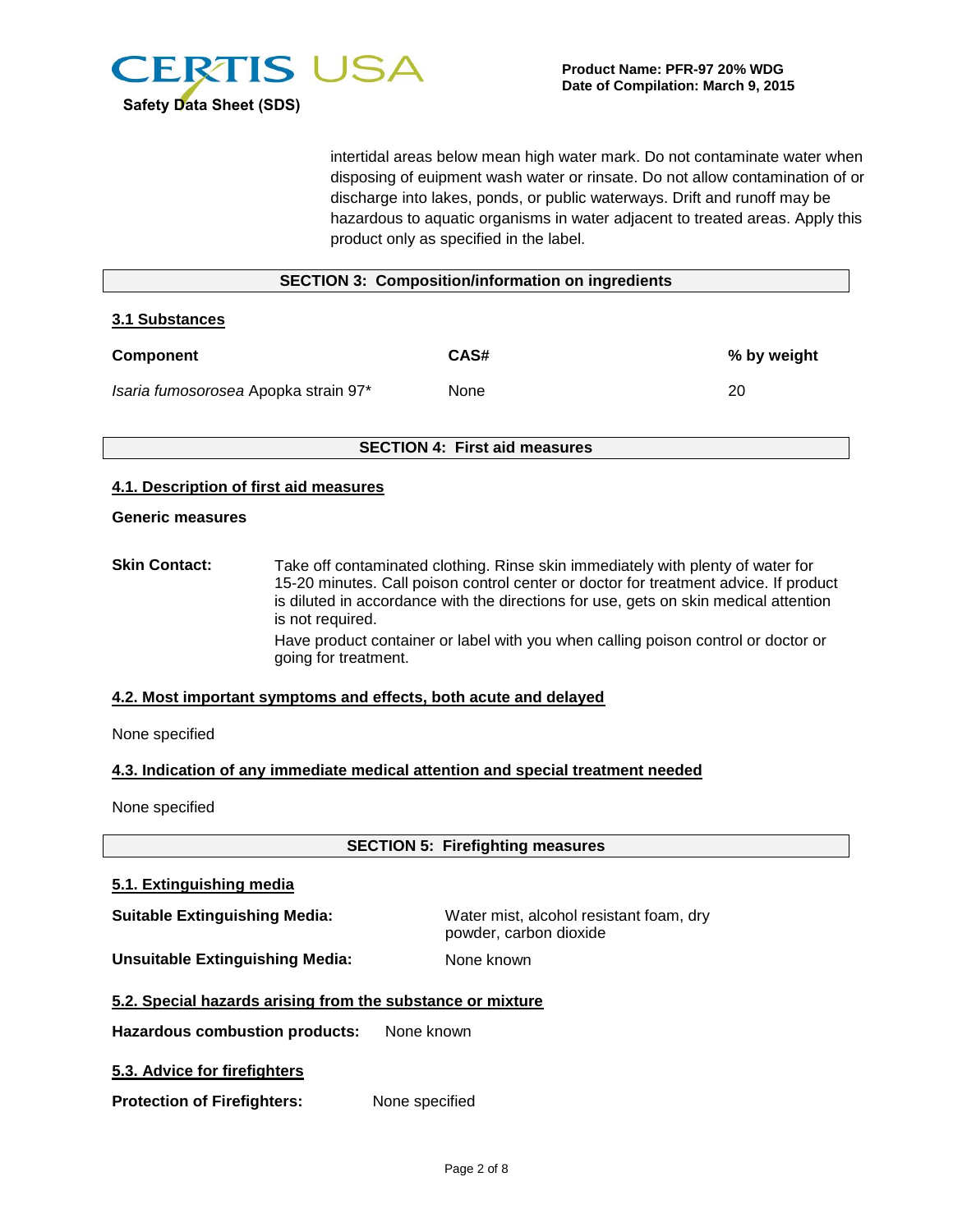

#### **SECTION 6: Accidental release measures**

#### **6.1. Personal precautions, protective equipment and emergency procedures**

| For non-emergency personnel: | See section 8 for personal protection equipment |
|------------------------------|-------------------------------------------------|
| For emergency responders:    | See section 8 for personal protection equipment |

#### **6.2. Environmental precautions**

For outdoor non-greenhouse use do not apply when bees are actively foraging. Do not apply directly to water, or to areas where surface water is present, or to intertidal areas below mean high water mark. Do not contaminate water when disposing of euipment wash water or rinsate. Do not allow contamination of or discharge into lakes, ponds, or public waterways. Drift and runoff may be hazardous to aquatic organisms in water adjacent to treated areas. Apply this product only as specified in the label.

#### **6.3. Methods and material for containment and cleaning up**

| <b>Methods for</b>           | Recover free product. Use absorbent material to minimize runoff of                                                                                                                                                                                                      |
|------------------------------|-------------------------------------------------------------------------------------------------------------------------------------------------------------------------------------------------------------------------------------------------------------------------|
| <b>Containment:</b>          | product or mixed product.                                                                                                                                                                                                                                               |
| <b>Methods for Clean-Up:</b> | Sweep up and place in a chemical container. Seal the container and<br>handle in an approved manner. Do not allow wash water to contaminate<br>water supplies. Dispose of in accordance with Federal State and local<br>regulations for disposal of non-hazardous waste. |

#### **6.4. Reference to other sections**

See Section 8 for occupational exposure limits and risk management measures. Refer to Section 13 for disposal considerations.

#### **SECTION 7: Handling and storage**

#### **7.1. Precautions for safe handling**

- Wash hands before eating, drinking, chewing gum, using tobacco, or using the toilet.
- Remove clothing/PPE immediately if pesticides got inside. Then wash thoroughly and put on clean clothing.
- Remove PPE immediately after handling this product. Wash the outside of gloves before removing. As soon as possible, wash thoroughly and change into clean clothing.

#### **7.2. Conditions for safe storage, including any incompatibilities**

Keep unopened product refrigerated (40-50ºF) and dry. Seal out moisture from unused material by closing the bag tightly after squeezing out excess air. Keep used product refrigerated in original package and use within 30 days after opening.

#### **7.3. Specific end use(s)**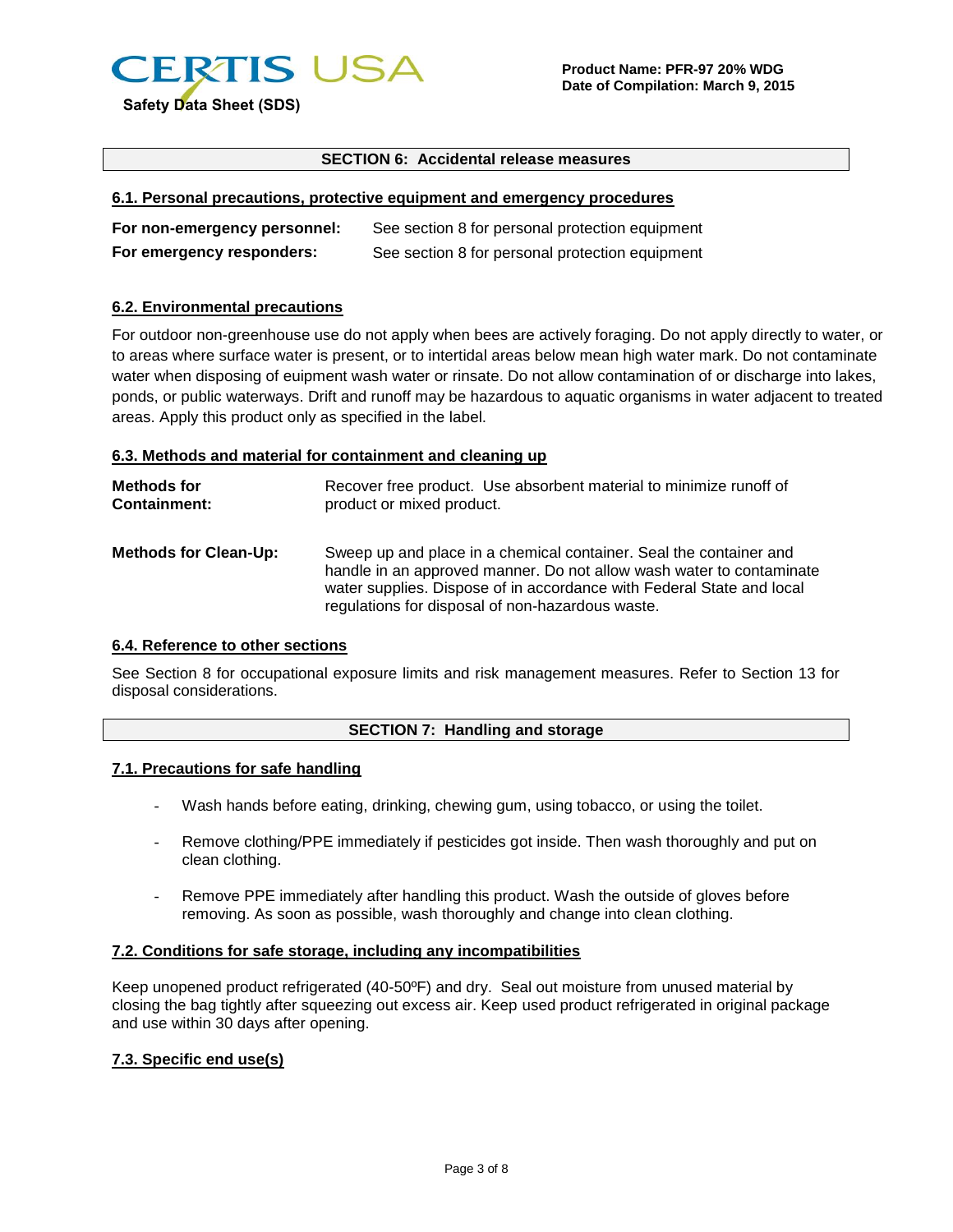

Wastes resulting from the use of this product must be disposed of on site or at an approved waste disposal facility.

## **SECTION 8: Exposure controls/personal protection**

#### **8.1. Control parameters**

| <b>OSHA Permissible Exposure Limits (PELs):</b> |                                                                                                                                                                                                                                                                                                                                                                                                               | Not determined                                                                                                                                                                                                                                                                                                                                                                                            |
|-------------------------------------------------|---------------------------------------------------------------------------------------------------------------------------------------------------------------------------------------------------------------------------------------------------------------------------------------------------------------------------------------------------------------------------------------------------------------|-----------------------------------------------------------------------------------------------------------------------------------------------------------------------------------------------------------------------------------------------------------------------------------------------------------------------------------------------------------------------------------------------------------|
| <b>ACGIH Threshold Limit Values:</b>            |                                                                                                                                                                                                                                                                                                                                                                                                               | Not determined                                                                                                                                                                                                                                                                                                                                                                                            |
| <b>Other Exposure Limits:</b>                   |                                                                                                                                                                                                                                                                                                                                                                                                               | Not determined                                                                                                                                                                                                                                                                                                                                                                                            |
| 8.2. Exposure controls                          |                                                                                                                                                                                                                                                                                                                                                                                                               |                                                                                                                                                                                                                                                                                                                                                                                                           |
| <b>Engineering Controls:</b>                    | None specified                                                                                                                                                                                                                                                                                                                                                                                                |                                                                                                                                                                                                                                                                                                                                                                                                           |
| <b>Personal Protective Equipment</b>            |                                                                                                                                                                                                                                                                                                                                                                                                               |                                                                                                                                                                                                                                                                                                                                                                                                           |
| <b>Eye/Face Protection:</b>                     | None specified                                                                                                                                                                                                                                                                                                                                                                                                |                                                                                                                                                                                                                                                                                                                                                                                                           |
| <b>Skin Protection</b>                          |                                                                                                                                                                                                                                                                                                                                                                                                               | Long sleeved shirt, long pants,                                                                                                                                                                                                                                                                                                                                                                           |
|                                                 | Shoes plus socks                                                                                                                                                                                                                                                                                                                                                                                              |                                                                                                                                                                                                                                                                                                                                                                                                           |
| <b>Hand Protection:</b>                         | None specified                                                                                                                                                                                                                                                                                                                                                                                                |                                                                                                                                                                                                                                                                                                                                                                                                           |
| <b>Body Protection:</b>                         |                                                                                                                                                                                                                                                                                                                                                                                                               | Long sleeved shirt, long pants,                                                                                                                                                                                                                                                                                                                                                                           |
|                                                 |                                                                                                                                                                                                                                                                                                                                                                                                               | Shoes plus socks                                                                                                                                                                                                                                                                                                                                                                                          |
| <b>Respiratory Protection:</b>                  | Mixers, loaders, applicators and other handlers must wear a<br>dust/mist filtering respirator (MSHA/NIOSH approval number<br>prefix TC-21C) or a NIOSH approved respirator with prefix N-95,<br>R-95 or P-95.<br>Follow manufactures instructions for cleaning and maintaining<br>PPE. If no such instructions for washables use detergent and hot<br>water. Keep and wash PPE separately from other laundry. |                                                                                                                                                                                                                                                                                                                                                                                                           |
| <b>Thermal Hazards:</b>                         | None known                                                                                                                                                                                                                                                                                                                                                                                                    |                                                                                                                                                                                                                                                                                                                                                                                                           |
| <b>General Hygiene Considerations:</b>          |                                                                                                                                                                                                                                                                                                                                                                                                               | Wash hands before eating, drinking, chewing gum, using<br>tobacco, or using the toilet.                                                                                                                                                                                                                                                                                                                   |
|                                                 |                                                                                                                                                                                                                                                                                                                                                                                                               | Remove clothing/PPE immediately if pesticides got inside.<br>Then wash thoroughly and put on clean clothing.                                                                                                                                                                                                                                                                                              |
|                                                 |                                                                                                                                                                                                                                                                                                                                                                                                               | Remove PPE immediately after handling this product. Wash<br>the outside of gloves before removing. As soon as possible,<br>wash thoroughly and change into clean clothing.                                                                                                                                                                                                                                |
| <b>Environmental exposure controls:</b>         |                                                                                                                                                                                                                                                                                                                                                                                                               | For outdoor non-greenhouse use do not apply when bees are<br>actively foraging. Do not apply directly to water, or to areas where<br>surface water is present, or to intertidal areas below mean high<br>water mark. Do not contaminate water when disposing of<br>euipment wash water or rinsate. Do not allow contamination of or<br>discharge into lakes, ponds, or public waterways. Drift and runoff |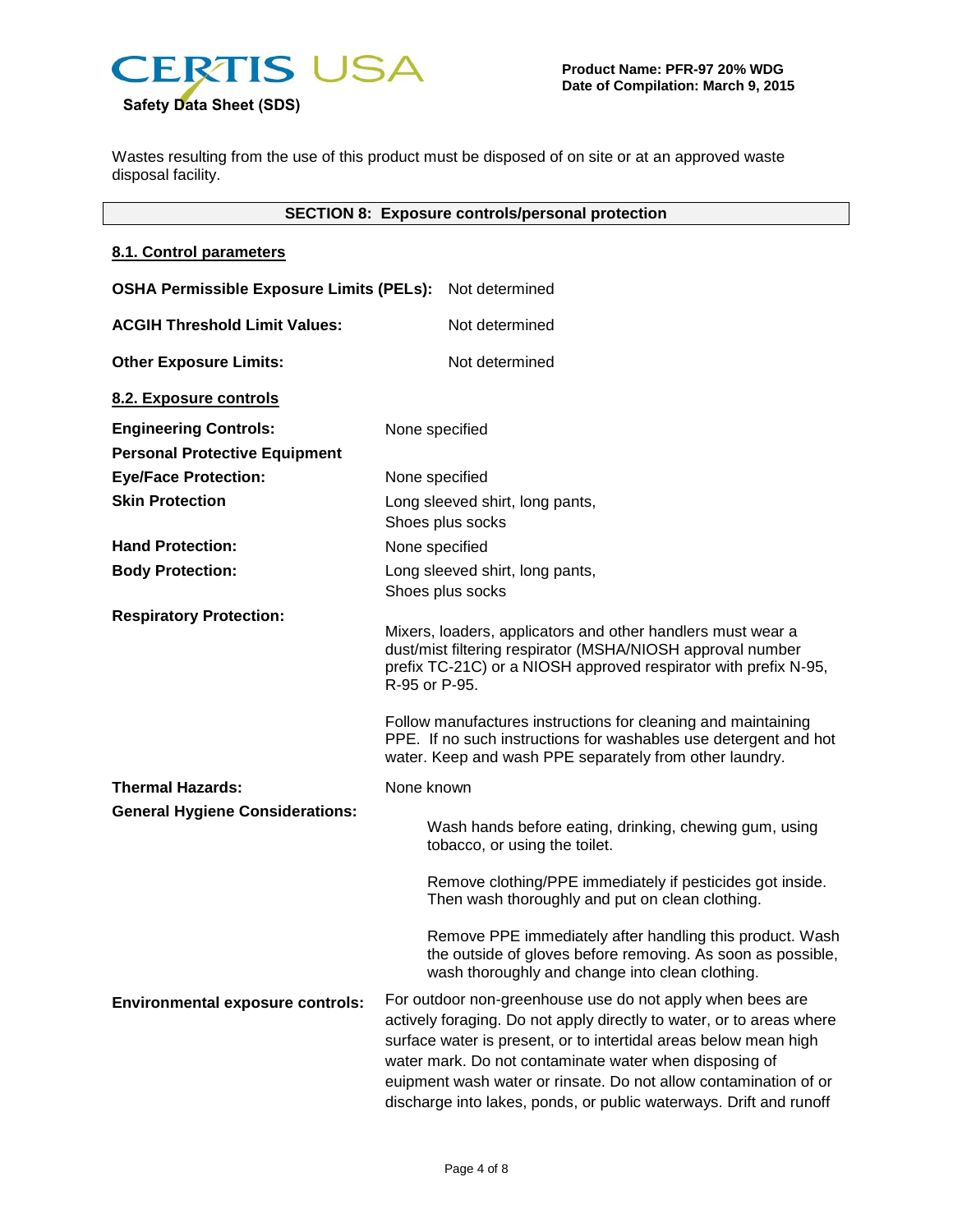

may be hazardous to aquatic organisms in water adjacent to treated areas. Apply this product only as specified in the label.

## **SECTION 9: Physical and chemical properties**

## **9.1. Information on basic physical and chemical properties**

| Appearance:                                      | Tan granule        |
|--------------------------------------------------|--------------------|
| Odour:                                           | Bran               |
| <b>Odour Threshold:</b>                          | Not determined     |
| pH 1% dilution:                                  | $6.3 - 6.9$        |
| <b>Melting Point / Freezing</b><br>Point:        | Not applicable     |
| <b>Initial Boiling Point:</b>                    | Not applicable     |
| <b>Boiling Range:</b>                            | Not applicable     |
| <b>Flash Point:</b>                              | Not determined     |
| <b>Evaporation Rate:</b>                         | Not applicable     |
| Flammability (solid, gas):                       | Not determined     |
| <b>Lower &amp; Upper Flammability</b><br>Limits: | Not determined     |
| <b>Vapour Pressure:</b>                          | Not applicable     |
| <b>Vapour Density:</b>                           | Not applicable     |
| Density:                                         | $0.42 - 0.46$ g/cc |
| Solubility:                                      | Not determined     |
| <b>Partition Coefficient</b>                     | Not determined     |
| (n-octanol/water):                               |                    |
| <b>Auto-ignition Temperature:</b>                | Not determined     |
| <b>Decomposition Temperature:</b>                | Not determined     |
| <b>Viscosity:</b>                                | Not applicable     |
| <b>Explosive Properties:</b>                     | Not determined     |
| <b>Oxidising Properties:</b>                     | Not determined     |
| 9.2. Other information                           | None               |

Not available.

## **SECTION 10: Stability and reactivity**

| 10.1. Reactivity                         | None known                        |
|------------------------------------------|-----------------------------------|
| 10.2. Chemical stability                 | Stable                            |
| 10.3. Possibility of hazardous reactions | None known                        |
| 10.4. Conditions to avoid                | Warm temperatures reduce efficacy |
| 10.5. Incompatible materials             | None known                        |
| 10.6. Hazardous decomposition products   | None known                        |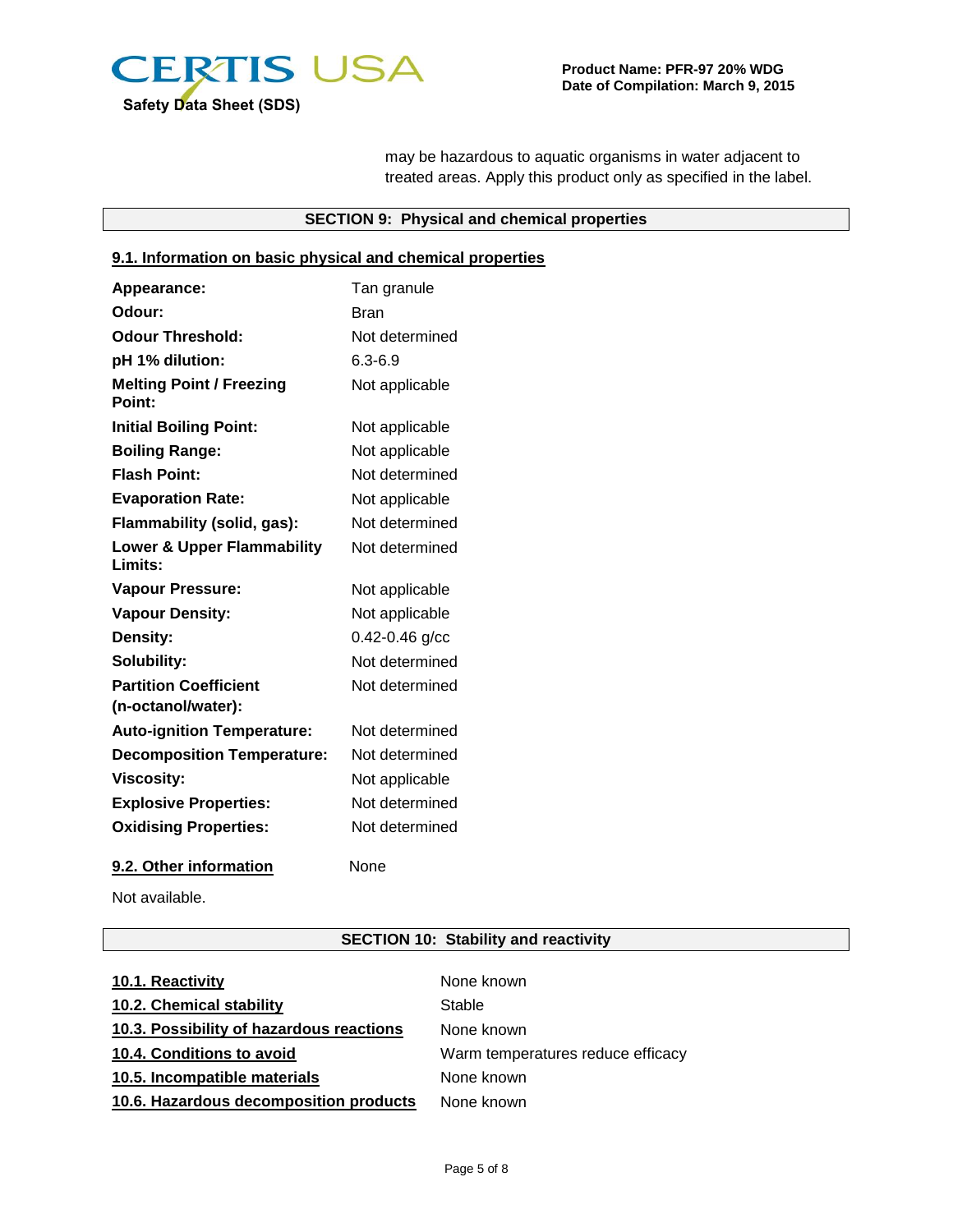

## **SECTION 11: Toxicological information**

#### **11.1. Information on toxicological effects**

## **Acute Toxicity**

#### **Toxicological information on the substance or mixture:**

| $LD_{50}$ (oral)                             | No toxicity or pathogenicity at an oral dose of 1.7 x 10 <sup>6</sup> CFU/g    |
|----------------------------------------------|--------------------------------------------------------------------------------|
| LD <sub>50</sub> (dermal)                    | No evidence of systemic toxicity at a dose of 2g/animal                        |
| LC <sub>50</sub> (inhalation)                | No toxicity or pathogenicity at an intratracheal dose of 10 <sup>6</sup> CFU/g |
| Skin corrosion /<br>irritation:              | Slightly irritating                                                            |
| Eye irritation:                              | Slightly and reversibly irritating.                                            |
| <b>Respiratory or skin</b><br>sensitization: | Not a dermal sensitizer.                                                       |

**Other information on adverse health effects:**

| Carcinogenicity     |                |  |
|---------------------|----------------|--|
| <b>NTP Listed:</b>  | Not applicable |  |
| <b>IARC Listed:</b> | Not applicable |  |
| <b>OSHA:</b>        | Not applicable |  |

## **11.2 Reference to other sections**

See Section 4 for symptoms and acute and delayed effects.

# **SECTION 12: Ecological information**

## **12.1. Toxicity:**

| <b>Test species</b>                           | <b>Test method</b>             | <b>Test substance</b> | $LC_{50}$                                                                |
|-----------------------------------------------|--------------------------------|-----------------------|--------------------------------------------------------------------------|
| Northern bobwhite                             | Acute Tox<br>5 day             | Active Ingredient     | No evidence of toxicity or pathogenicity                                 |
| <b>Rainbow Trout</b><br>(Oncorhynchus mykiss) | 96-hour<br><b>Static Acute</b> | Active Ingredient     | $EC_{50}$ 96-hour > 14.7 x 10 <sup>8</sup> CFU/L                         |
| Daphnia magna                                 | 48-hour<br><b>Static Acute</b> | Active Ingredient     | $EC_{50}$ 48-hour > 14.7 x 10 <sup>8</sup> CFU/L                         |
| Apis mellifera                                | Oral and<br><b>Contact Tox</b> | PFR-97 20% WDG        | $LD_{50}$ contact > 20 µg a.i./bee<br>$LD_{50}$ oral > 21.63 µg a.i./bee |

## **12.2. Persistence and degradability** Low persistence in soil.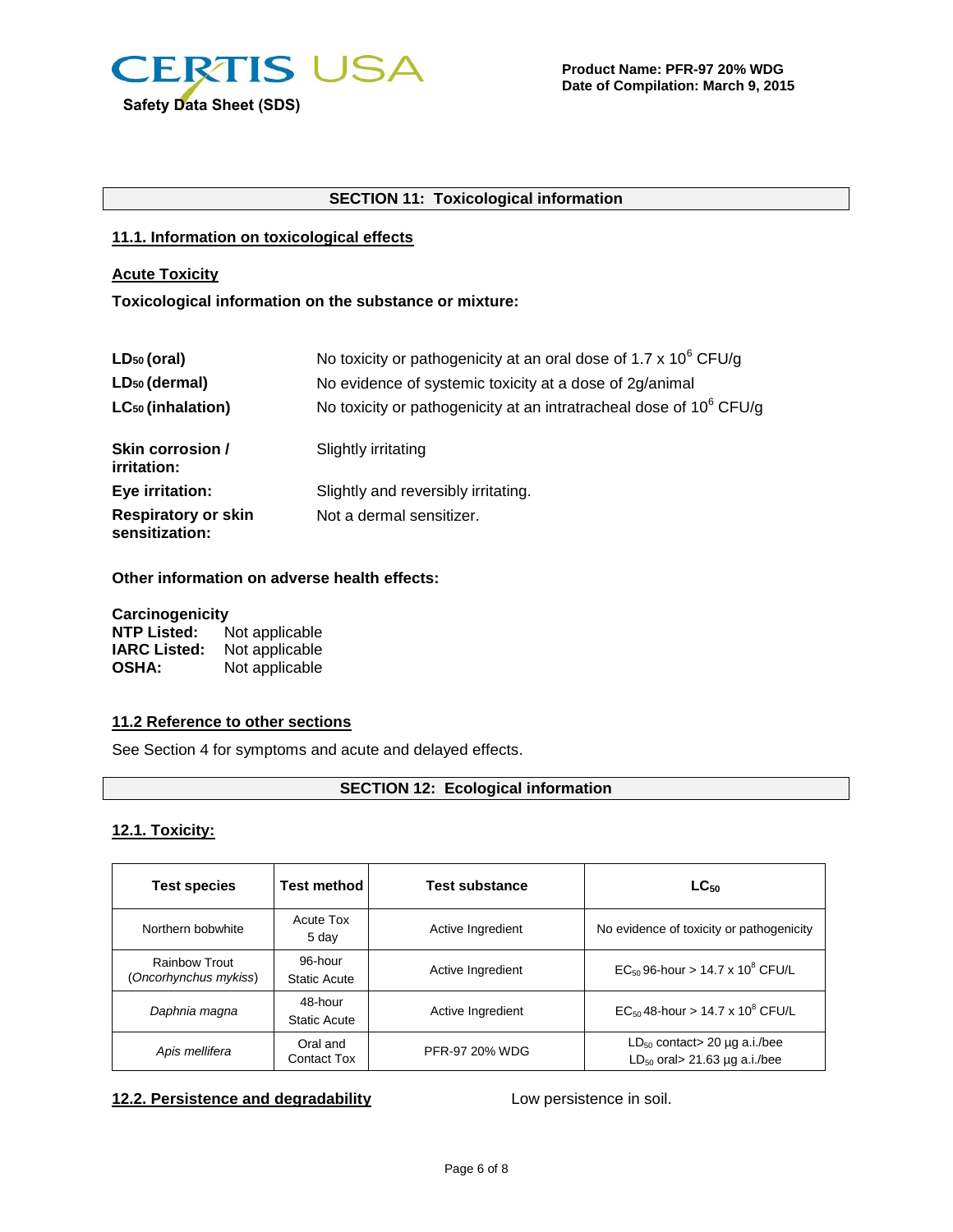

| 12.3. Bioaccumulative potential |
|---------------------------------|
|---------------------------------|

**12.4. Mobility in soil** No data available.

## **12.5. Other adverse effects** No data available

No bioaccumulation expected.

## **SECTION 13: Disposal considerations**

### **13.1. Waste treatment methods**

**Disposal Instructions:** Do not contaminate water, food, or feed by storage and disposal

| Pesticide Storage:  | Keep unopened product refrigerated (40-50°F) and dry. Seal out moisture from<br>unused material by closing the bag tightly after squeezing out excess air. Keep<br>unused product refrigerated in the original package and use within 30 days after<br>opening.                          |
|---------------------|------------------------------------------------------------------------------------------------------------------------------------------------------------------------------------------------------------------------------------------------------------------------------------------|
| Pesticide Disposal: | Wastes resulting from the use of this product may be disposed of onsite or at an<br>approved waste disposal facility.                                                                                                                                                                    |
| Container Handling: | Non-refillable container. Do not reuse or refill this container. Completely empty<br>bag into application equipment. Then dispose of empty bag in a sanitary landfill,<br>or by incineration, or if allowed by state and local authorities, by burning. If<br>burned, stay out of smoke. |

## **SECTION 14: Transportation information**

| 14.1. UN number                                                               | 14.2. UN proper shipping name      |  |
|-------------------------------------------------------------------------------|------------------------------------|--|
| Not regulated.                                                                | Not regulated.                     |  |
| 14.3. Transport hazard class(es)                                              | 14.4. Packing group                |  |
| Not regulated.                                                                | Not regulated.                     |  |
| 14.5. Environmental hazards                                                   | 14.6. Special precautions for user |  |
| Not regulated.                                                                | Not regulated.                     |  |
| 14.7. Transport in bulk according to Annex II of MARPOL73/78 and the IBC Code |                                    |  |

Not regulated.

## **SECTION 15: Regulatory information**

## **15.1. Safety, health and environmental regulations/legislation specific for the substance or mixture**

EPA: This product is a pesticide product registered by the United States Environmental Protection Agency and is subject to certain labeling requirements under federal pesticide law. These requirements differ from the classification criteria and hazard information required for safety data sheets (SDS), and for workplace labels of non-pesticidal chemicals. The hazard information required on the pesticide label is reproduced below. The pesticide label also includes other important information, including directions for use.